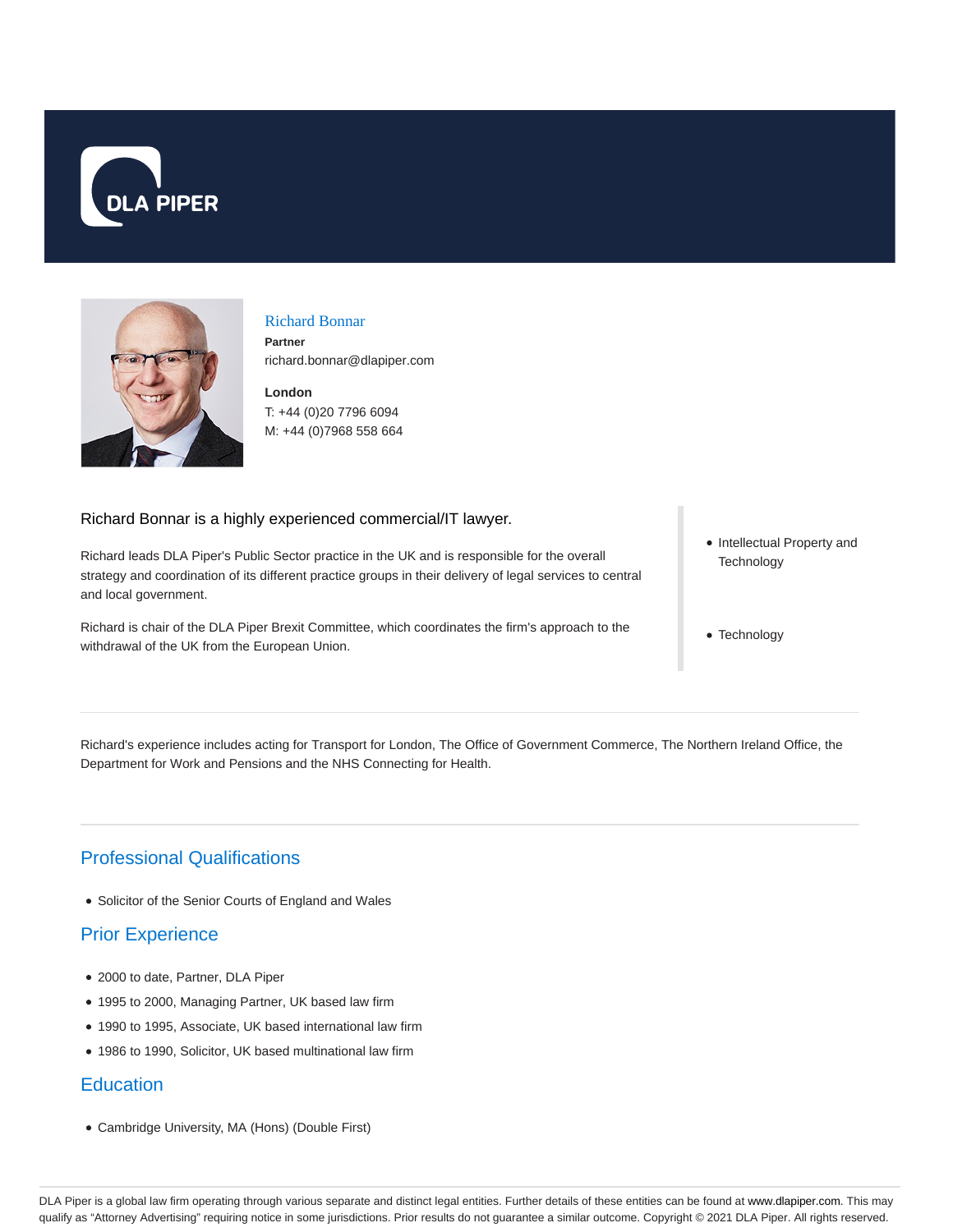### **Publications**

**Focus on the public sector**

#### 22 February 2022

Understanding the UK National Security & Investment Regime Podcast

What is the impact on the public sector? Sarah Smith talks to Richard Bonnar, a partner in the Intellectual Property and Technology team, and Martin Strom, a senior associate in the competition team to discuss the impact on the sector, including the "Critical Suppliers to Government" and "Suppliers to the Emergency Services" sectors.

**Boardroom Brexit: What the deal means for business**

#### 31 December 2020

Boardroom Brexit

Welcome to this last edition of Boardroom Brexit, marking the end of the negotiations and the agreement of a new trade deal, the UK-EU Trade and Cooperation Agreement (TCA). In this edition, we summarise the impact of the deal on all aspects of business operations in one place – please use the hyperlinks below to help you navigate the report.

**Boardroom Brexit: What the deal means for funding and procurement**

31 December 2020 Boardroom Brexit

The TCA provides last-minute clarity for UK companies and organisations that participate in EU funded projects, or receive funding and investment through EU programmes, such as Horizon Europe.

**Boardroom Brexit: What the deal means for trade in goods**

31 December 2020 Boardroom Brexit What will the Trade and Cooperation Agreement mean for tariffs and quotas, rules of origin, technical barriers to trade, customs and product standards

**Procurement Law Reform - Let's start a discussion**

9 July 2020

DLA Piper's panel discussion webinar held on 1 July 2020 had a lively debate on the merits of potential options for reform and which changes might produce a better model for procurement regulation in the UK post Brexit. This is the first of a series of bitesize summary reports providing feedback from the debate.

DLA Piper is a global law firm operating through various separate and distinct legal entities. Further details of these entities can be found at www.dlapiper.com. This may qualify as "Attorney Advertising" requiring notice in some jurisdictions. Prior results do not guarantee a similar outcome. Copyright @ 2021 DLA Piper. All rights reserved.